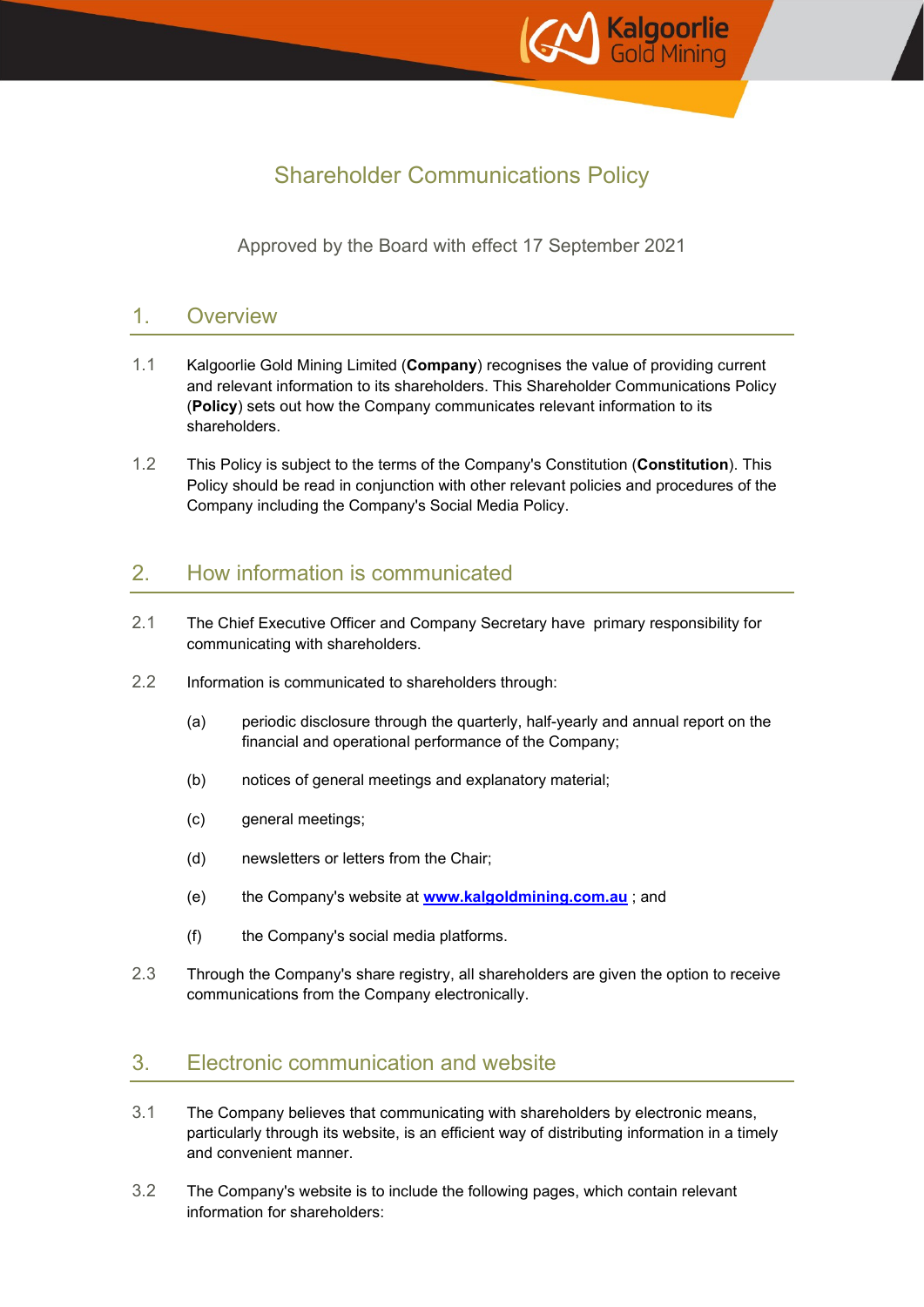

- (a) section on the Company's corporate governance policies and practices which includes:
	- (i) a statement of the Company's values;
	- (ii) the Company's constitution, Board Charter and Charters of all other committees established; and
	- (iii) names, photographs and biological information of each director and senior executive;
- (b) reports section, which contains copies of annual directors reports, financial statements and other corporate reports
- (c) announcements released to ASX;
- (d) media releases section; and
- (e) presentations section which contains power point presentations.
- 3.3 All website information will be regularly reviewed and updated to ensure that information is current, or appropriately dated and archived.

#### 4. Written communication and statutory reporting

- 4.1 Shareholders have been given the opportunity to elect to receive a printed copy of any statutory report on the financial and operational performance from the Company (subject to postal services functionality under pandemic or other restrictions).
- 4.2 In addition, the Company publishes these reports on the Company's website and notifies all shareholders of the web address where they can access the annual report.
- 4.3 The Company will also make available via ASX any new and substantive investor or analyst presentation prior to the presentation being given.

### 5. General meetings

The Company recognises the rights of shareholders and encourages the effective exercise of those rights through the following means:

- (a) notices of general meetings are distributed to shareholders in accordance with the provisions of the Corporations Act;
- (b) notices of general meeting and other meeting material are drafted in concise and clear language;
- (c) shareholders are encouraged to use their attendance at general meetings to ask questions on any relevant matter, with time being specifically set aside for shareholder questions;